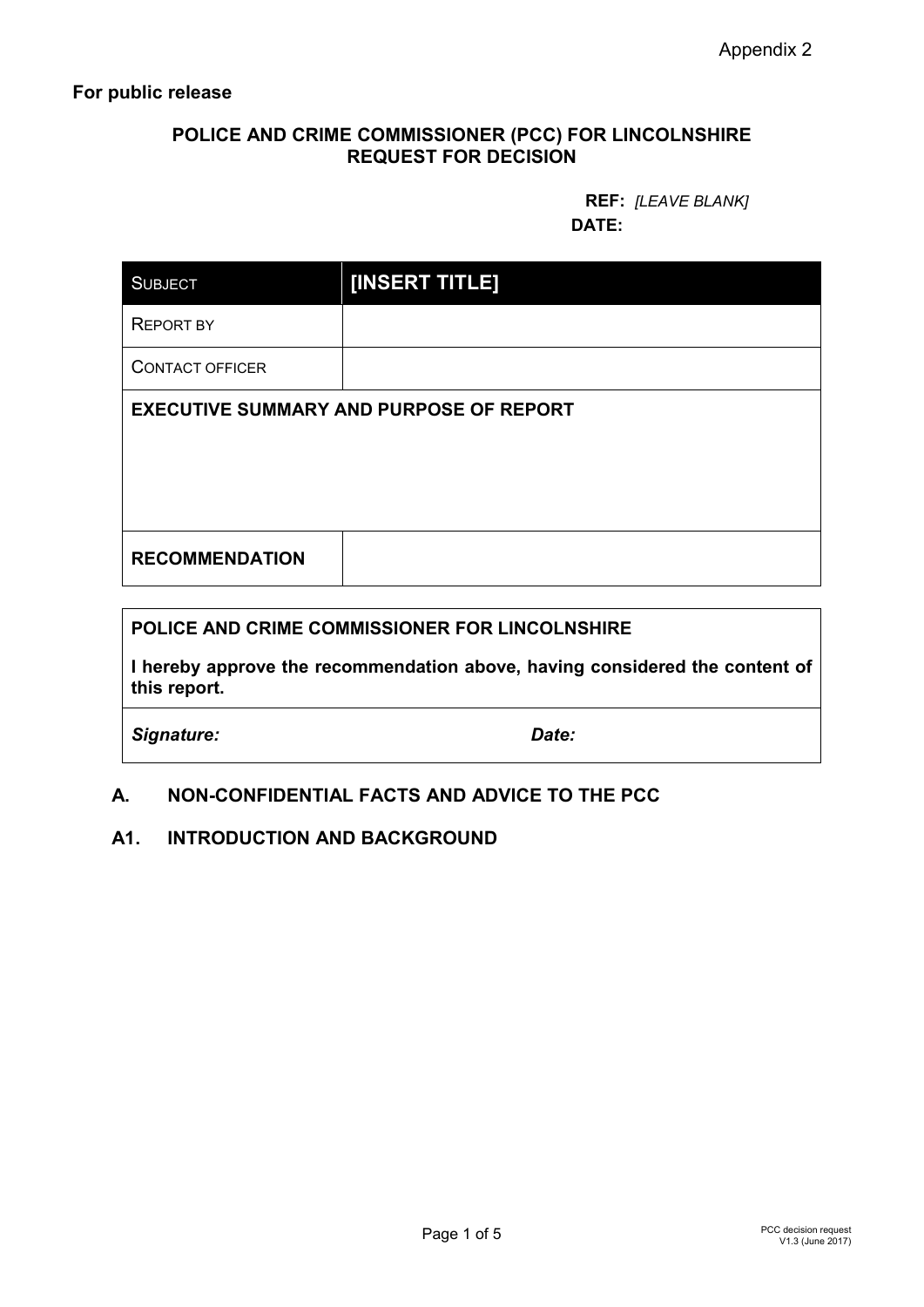**A2. LINKS TO POLICE AND CRIME PLAN AND PCC'S STRATEGIES/PRIORITIES**

## **B. FINANCIAL CONSIDERATIONS**

- **C. LEGAL AND HUMAN RIGHTS CONSIDERATIONS** *[This should include the legal powers the PCC has for making the decision]*
- **D. PERSONNEL AND EQUALITIES ISSUES** *[This should include a copy of the Equality Impact Assessment, if required]*

#### **E. REVIEW ARRANGEMENTS**

# **F. RISK MANAGEMENT**

#### **G. PUBLIC ACCESS TO INFORMATION**

Information in this form along with any supporting material is subject to the Freedom of Information Act 2000 and other legislation. Part 1 of this form will be made available on the PCC's website within one working day of approval. However, if release by that date would compromise the implementation of the decision being approved, publication may be deferred. An explanation for any deferment must be provided below, together with a date for publication.

**Is the publication of this form to be deferred?** Yes / No

**If Yes, for what reason:**

**Until what date:**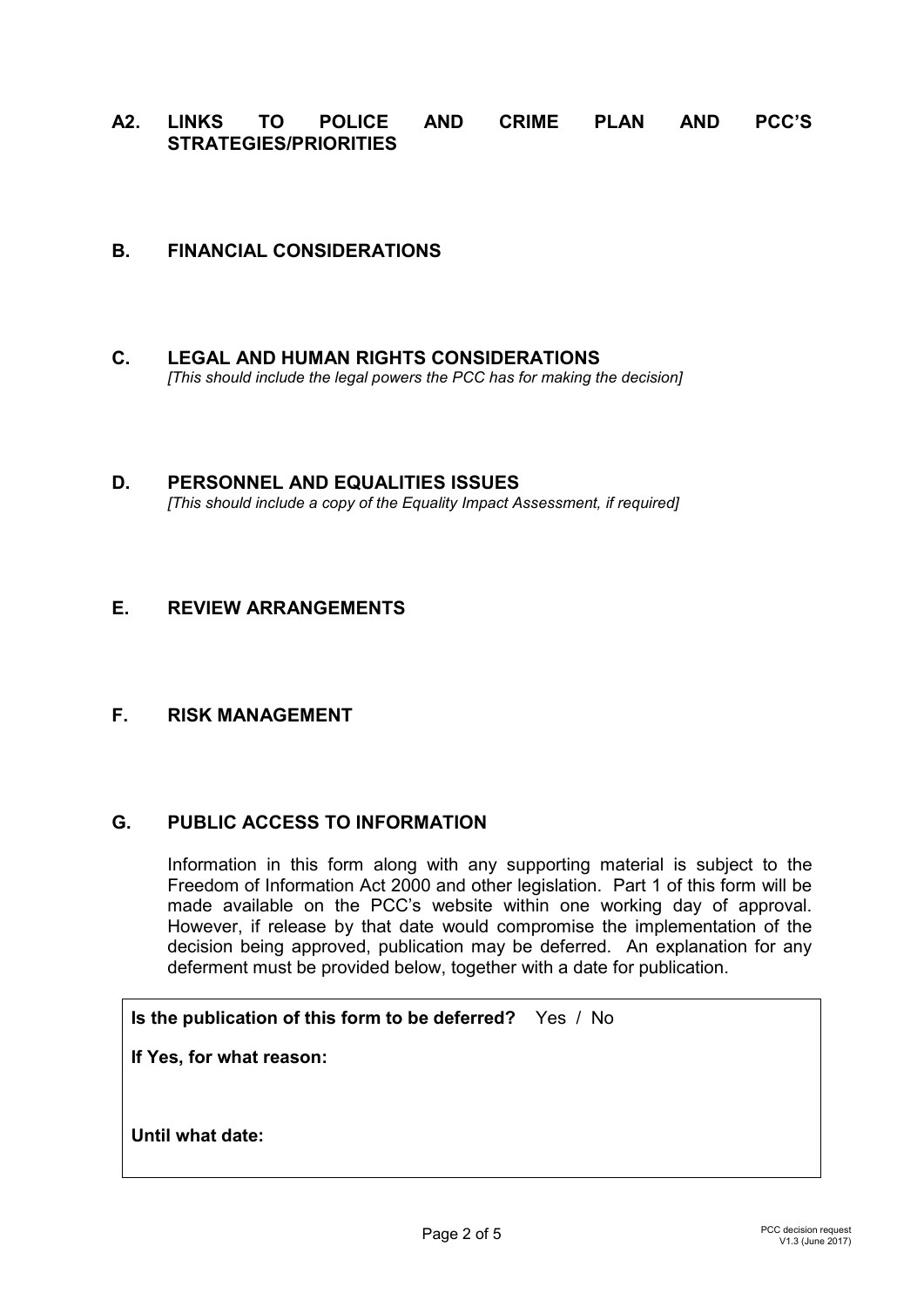Any facts/advice/recommendations that should not be made automatically available on request should not be included in Part 1 but instead on the separate part 2 form.

**Is there a part 2 form?** Yes / No

**If Yes, for what reason:**

## **DECLARATIONS**

|                                                                                       | Initial to confirm |
|---------------------------------------------------------------------------------------|--------------------|
| <b>Originating Officer:</b><br>[INSERT NAME] recommends this proposal for the reasons |                    |
| outlined above                                                                        |                    |
| The CC's Chief Finance Officer has been consulted on this<br>proposal                 |                    |
| The Chief Constable has been consulted on this proposal                               |                    |
| The PCC's Chief Finance Officer has been consulted on this<br>proposal                |                    |
| The PCC's Monitoring Officer has been consulted on this<br>proposal                   |                    |

## **OFFICER APPROVAL**

#### *Chief Executive*

I have been consulted about the proposal and confirm that financial, legal and equalities advice has been taken into account in the preparation of this report. Consultation outlined above has also taken place. I am satisfied that this is an appropriate request to be submitted to the Police and Crime Commissioner for Lincolnshire.

#### *Signature: Date:*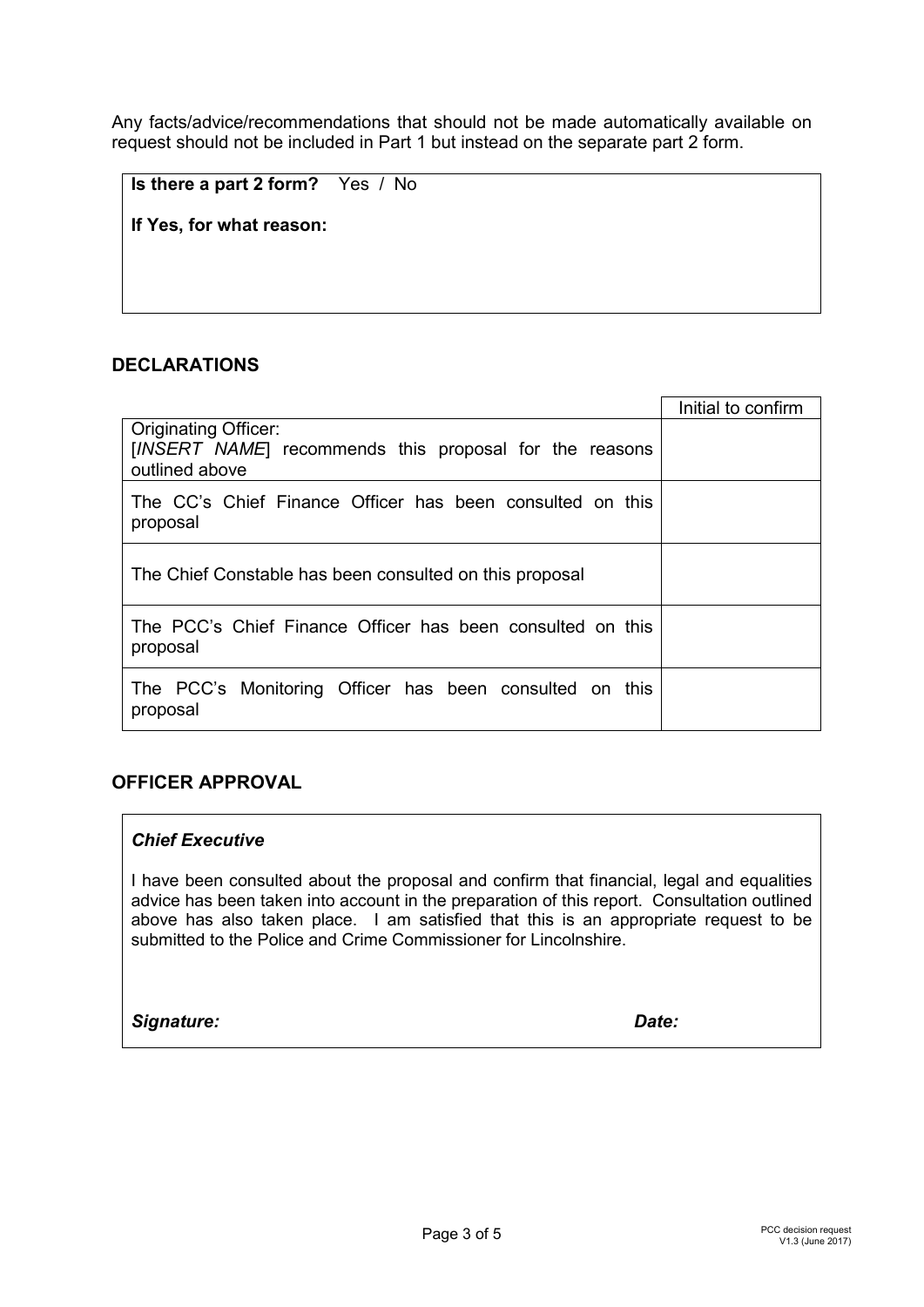# [*INSERT SECURITY CLASSIFICATION/HANDLING ARRANGEMENTS*]

# **POLICE AND CRIME COMMISSIONER FOR LINCOLNSHIRE REQUEST FOR PCC DECISION**

## **PART 2**

### **REF:** *[LEAVE BLANK]* **DATE:**

The content of this form relates to the above request for PCC decision. Any facts/advice/recommendations herein should not be made automatically available on request as they are classified in a protected category under the Government Security Classification (GSC) system.

# **A. CONFIDENTIAL FACTS AND ADVICE TO THE PCC**

## **DECLARATIONS**

## **This part 2 report has been prepared by** [*INSERT NAME*]

|                                                                        | Initial to confirm |
|------------------------------------------------------------------------|--------------------|
| The CC's Chief Finance Officer has been consulted on this<br>proposal  |                    |
| The Chief Constable has been consulted on this proposal                |                    |
| The PCC's Chief Finance Officer has been consulted on this<br>proposal |                    |
| The PCC's Monitoring Officer has been consulted on this<br>proposal    |                    |